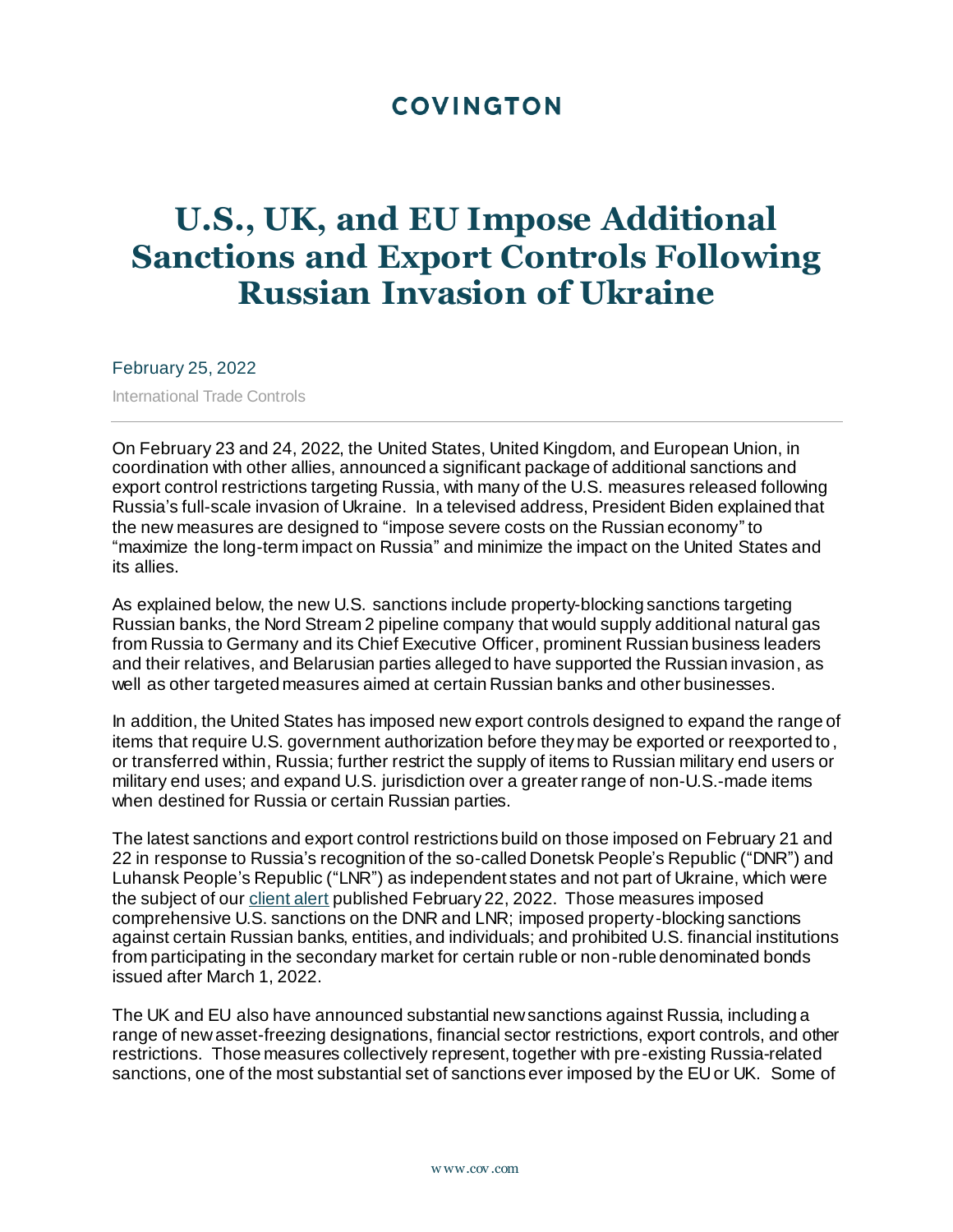the measures in question have been implemented and are now in force, and others await implementing legislation that we expect will begin to be issued in the coming days.

# **New U.S. Sanctions and Export Controls**

# **Russia-Related Sanctions**

# *Property-Blocking Sanctions*

On February 24, the U.S. Treasury Department's Office of Foreign Assets Control ("OFAC") [designated](https://home.treasury.gov/policy-issues/financial-sanctions/recent-actions/20220224) seven individuals and 60 entities to its List of Specially Designated Nationals and Blocked Persons ("SDN List") for property-blocking sanctions. The designated entities include VTB Bank PJSC ("VTB"), Russia's second-largest bank, and 20 of its subsidiaries; PJSC Bank Financial Corporation Otkritie ("Bank Otkritie") and 12 of its subsidiaries; Sovcombank OJSC ("Sovcombank") and 22 of its subsidiaries; and JSC Novikombank. OFAC noted in a press release that VTB is "one of the largest financial institutions Treasury has ever blocked."

The sanctioned individuals include oligarchs and powerful Russian elites, as well as their families. Sergei Borisovich Ivanov, who is reportedly one of Putin's closest allies and has served as the Chief of Staff of the Presidential Executive Office, Deputy Prime Minister, and Defense Minister of Russia, and who had previously been designated in March 2014, was redesignated February 24 under Executive Order 14024, along with his son Sergei Sergeevich Ivanov, who is the current CEO of the Russian state-owned diamond mining company Alrosa and a board member of Gazprombank. Nikolai Platonovich Patrushev, who is the Secretary of the Russian Federation Security Council and reportedly a longtime close associate of Russian President Putin, and who had previously been designated in April 2018, was re-designated along with his son, Andrey Patrushev, who works in Russia's energy sector and served in leadership roles at Gazprom Neft. OFAC also re-designated Igor Ivanovich Sechin, the CEO, Chairman of the Management Board, and Deputy Chairman of the Board of Rosneft, along with his son Ivan Igorevich Sechin, who also works at Rosneft. OFAC also sanctioned the following prominent individuals in Russia's financial sector: Alexander Aleksandrovich Vedyakhin (first deputy chairman of the executive board of PJSC Sberbank of Russia ("Sberbank")), Andrey Sergeyevich Puchkov and Yuriy Alekseyevich Soloviev (two high-ranking executives at VTB), and Galina Olegovna Ulyutina (wife of Yuriy Alekseyevich Soloviev).

In his televised remarks, President Biden stated that the United States will impose sanctions on additional Russian elites and their family members in the days ahead.

On February 23, OFA[C imposed](https://home.treasury.gov/policy-issues/financial-sanctions/recent-actions/20220223_33) property-blocking sanctions related to the Nord Stream 2 Pipeline, designating Nord Stream 2 AG and its Chief Executive Officer Matthias Warnig to the SDN List. These designations came shortly after German Chancellor Scholz announced on February 22 that he had asked Germany's Ministry of Economics to halt the process of certifying the Nord Stream 2 gas pipeline. That certification is a necessary administrative step, under German law, without which the pipeline cannot be put into operation.

U.S. persons are broadly prohibited from transacting or dealing with SDNs and entities that SDNs own 50% or more, directly or indirectly, individually or in the aggregate with other SDNs. In addition, the property of SDNs and entities that they own 50% or more must be blocked, or frozen, when it comes into the United States or the possession or control of a U.S. person,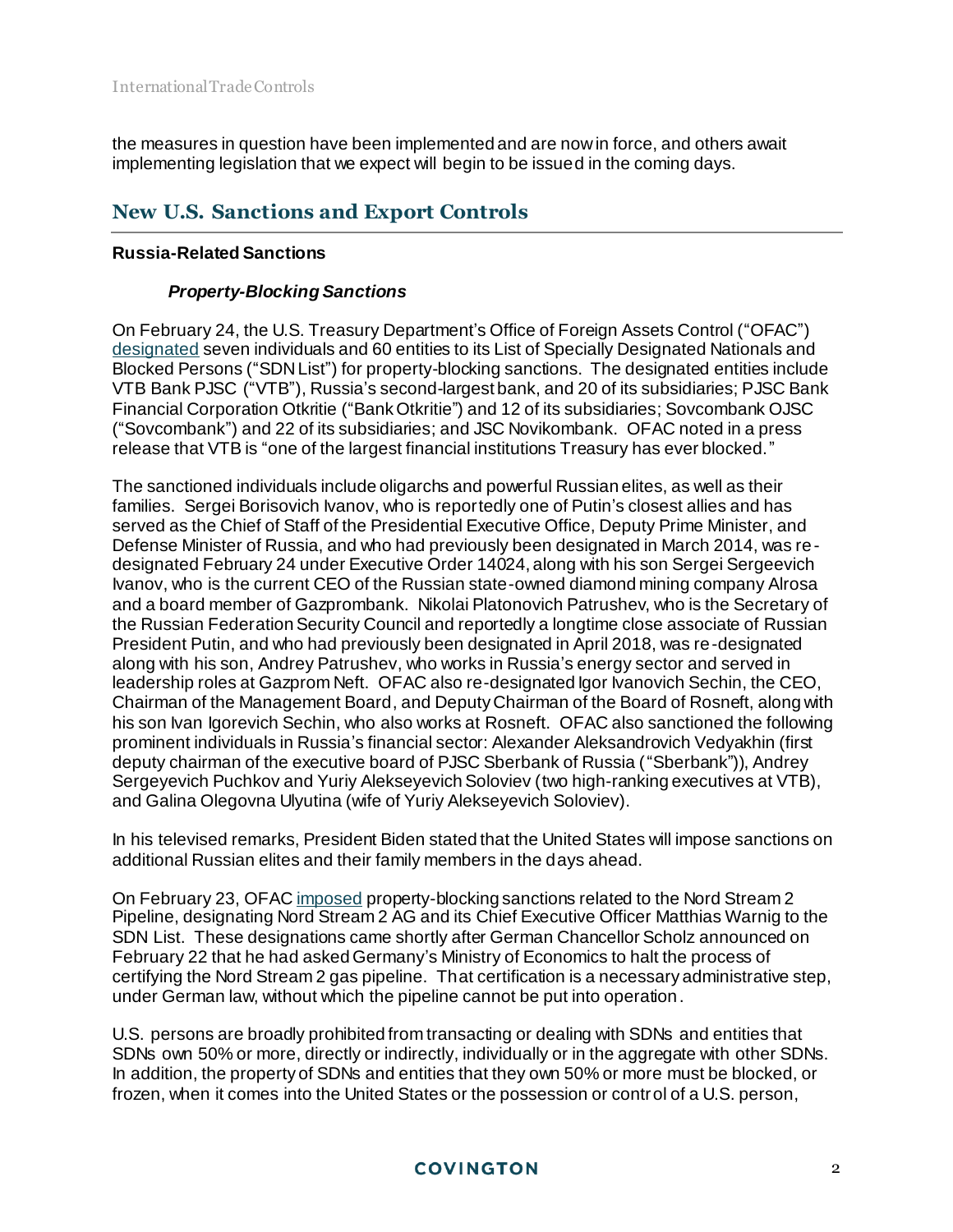except as licensed by OFAC. "U.S. persons" are U.S. entities and their non-U.S. branches; individual U.S. citizens and lawful permanent residents ("green-card" holders), no matter where located or employed; and persons present in the United States.

OFAC explained in accompanying guidance that U.S. funds "may not buy, sell, or otherwise engage in transactions related to debt or equity of the blocked Russian financial institutions and must block such holdings," unless authorized. *See* [OFAC FAQ 982.](https://home.treasury.gov/policy-issues/financial-sanctions/faqs/982) However, U.S. funds containing such holdings generally are not themselves blocked, and U.S. persons may continue to invest in them, "as long as the blocked holdings represent less than a predominant share by value of debt or equity of blocked persons." *Id*.

In addition to the prohibitions applicable to U.S. persons described above, non-U.S. persons may be exposed to sanctions risk, i.e., the risk of being designated for property-blocking sanctions themselves, in relation to activities with persons subject to property-blocking sanctions pursuant to Executive Order 14024. Activities subject to sanctions risk include assisting, sponsoring, or providing financial, material, or technological support for, or goods or services to or in support of, *inter alia*, persons blocked pursuant to the Executive Order. *See* Sections 1(a)(vi) and 1(b) of Executive Order 14024 an[d OFAC FAQ 980](https://home.treasury.gov/policy-issues/financial-sanctions/faqs/980). On the other hand, "non-U.S. persons generally do not risk exposure to U.S. blocking sanctions under E.O. 14024 for engaging in transactions with blocked persons, where those transactions would not require a specific license if engaged in by a U.S. person." *Id*.

# *Correspondent and Payable-Through Account Restrictions under Directive 2*

An additional important development on February 24 was OFAC's designation of Sberbank, Russia's largest bank, and 25 of its subsidiaries on OFAC's Correspondent Account or Payable-Through Account Sanctions List ("CAPTA List"). These designations, which are not propertyblocking sanctions, were made under a ne[w Directive 2](https://home.treasury.gov/system/files/126/correspondent_accounts_directive_2.pdf) issued by OFAC pursuant to Executive Order 14024. Directive 2 prohibits U.S. financial institutions from:

- (i) opening or maintaining a correspondent account or payable-through account for, or on behalf of, foreign financial institutions designated pursuant to Directive 2, or their property or interests in property; and
- (ii) processing a transaction involving foreign financial institutions designated pursuant to Directive 2, or their property or interests in property.

Directive 2 defines "correspondent account" as "an account established by a U.S. financial institution for a foreign financial institution to receive deposits from, or to make payments on behalf of, the foreign financial institution, or to handle other financial transactions related to such foreign financial institution." "Payable-through account" is defined as "a correspondent account maintained by a U.S. financial institution for a foreign financial institution by means of which the foreign financial institution permits its customers to engage, either directly or through a subaccount, in banking activities usual in connection with the business of banking in the United States."

The prohibitions in Directive 2 take effect at 12:01 a.m. EDT on March 26, 2022. They apply to all foreign financial institutions owned 50% or more, directly or indirectly, by Sberbank or its designated subsidiaries. For any entities that are later targeted by the directive, the restrictions would apply 30 days after the date of determination that the foreign financial institution is subject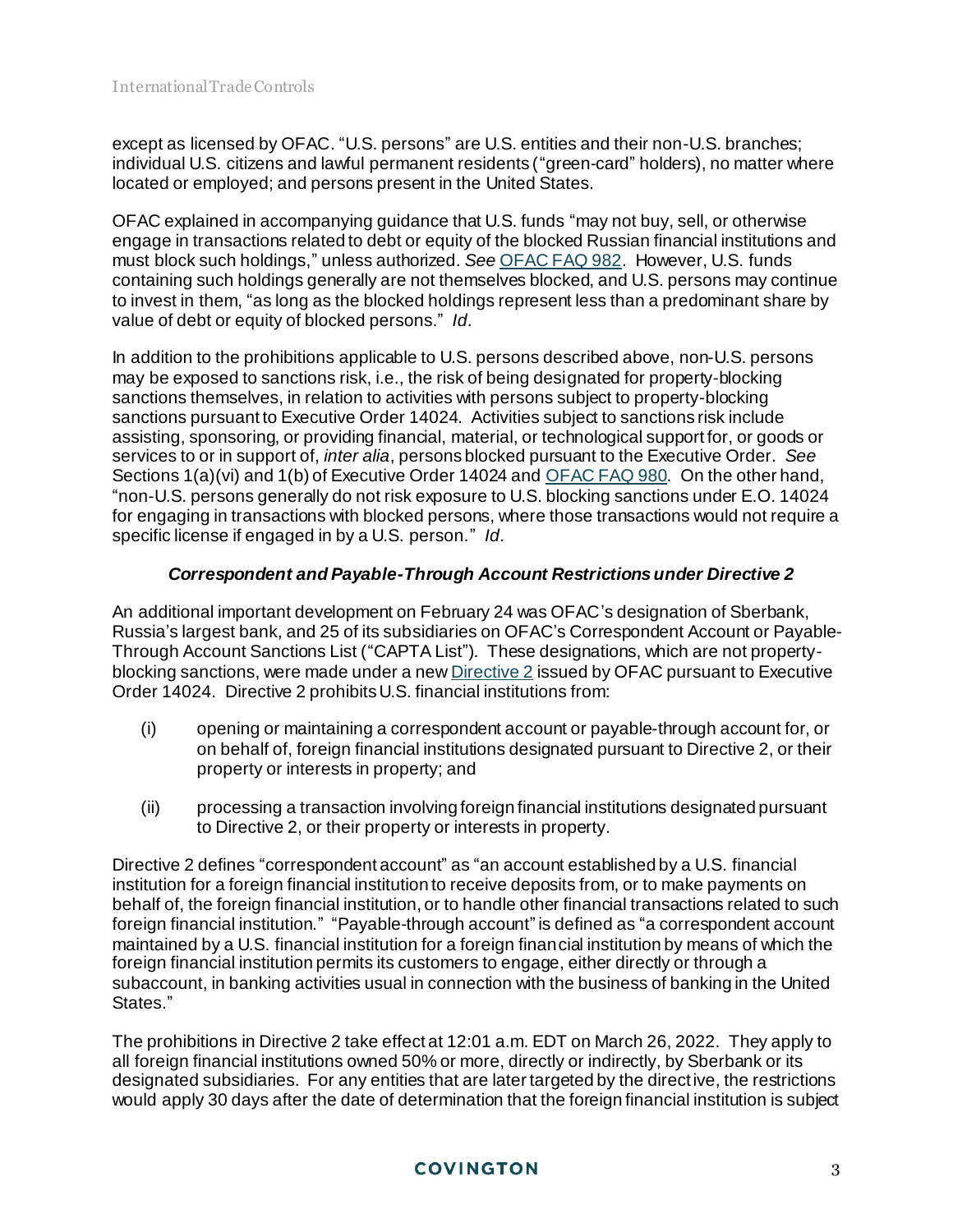l

to the directive. The prohibitions do not apply, however, to non-"foreign financial institutions," even if those non-"foreign financial institutions" are 50 percent or more owned, directly or indirectly, individually or in the aggregate, by one or more "foreign financial institutions" determined to be subject to this directive. *See* OFAC FAQ[s 969](https://home.treasury.gov/policy-issues/financial-sanctions/faqs/969) an[d 971](https://home.treasury.gov/policy-issues/financial-sanctions/faqs/971).

The prohibitions of Directive 2 apply regardless of the currency of the transaction. OFAC also clarified that "obligations under this directive apply to U.S. financial institutions only," and U.S. individuals and companies are not prohibited from processing transactions involving institutions designated under Directive 2. *See* [OFAC FAQ 973.](https://home.treasury.gov/policy-issues/financial-sanctions/faqs/973)

Notably, OFAC explained in accompanying guidance that non-U.S. persons "generally do not risk exposure" to secondary property-blocking sanctions "for engaging in transactions with persons subject to the prohibitions of" Directive 2 (or Directive 3, described below). *See* [OFAC](https://home.treasury.gov/policy-issues/financial-sanctions/faqs/980)  [FAQ 980.](https://home.treasury.gov/policy-issues/financial-sanctions/faqs/980)

# *Debt and Equity Restrictions under Directive 3*

OFAC additionall[y designated](https://home.treasury.gov/policy-issues/financial-sanctions/recent-actions/20220224) numerous Russian banks and additional critical Russian businesses in a range of sectors for sanctions that prohibit U.S. persons from participating in transactions involving certain new debt and new equity of the sanctioned parties.

Entities designated under this new measure include: Credit Bank of Moscow PJSC, Gazprombank JSC, JSC Alfa-Bank, JSC Russian Agricultural Bank, JSC Sovcomflot, OJSC Russian Railways, PJSC Alrosa, PJSC Gazprom, PJSC Gazprom Neft, PJSC Rostelecom, PJSC RusHydro, Sberbank, and PJSC Transneft.<sup>1</sup>

These sanctions designations — which also are not property-blocking sanctions — were made under newly announced [Directive 3](https://home.treasury.gov/system/files/126/new_debt_and_equity_directive_3.pdf) pursuant to E.O. 14024. Directive 3 prohibits U.S. persons from engaging in transactions involving:

- (i) for new debt or new equity of entities designated under the Directive (or their property or interests in property), all transactions in, provision of financing for, and other dealings in, new debt of longer than 14 days' maturity or new equity where such new debt or new equity is issued after March 25, 2022 for entities designated pursuant to Directive 3; and
- (ii) for new debt or new equity of entities designated under Directive 3 in the future, all transactions in, provision of financing for, and other dealings in new debt of longer than 14 days' maturity or new equity where such new debt or new equity is issued on or after 30 days after the designation of further entities.

For the purposes of this directive, "debt" includes "bonds, loans, extensions of credit, loan guarantees, letters of credit, drafts, bankers acceptances, discount notes or bills, or commercial

<sup>1</sup> Gazprom Neft and Transneft were already subject to Directive 2 sectoral sanctions under Executive Order 13662 ("E.O. 13662"), and Gazprombank, Russian Agricultural Bank, and Sberbank were already subject to Directive 1 sectoral sanctions under E.O. 13662.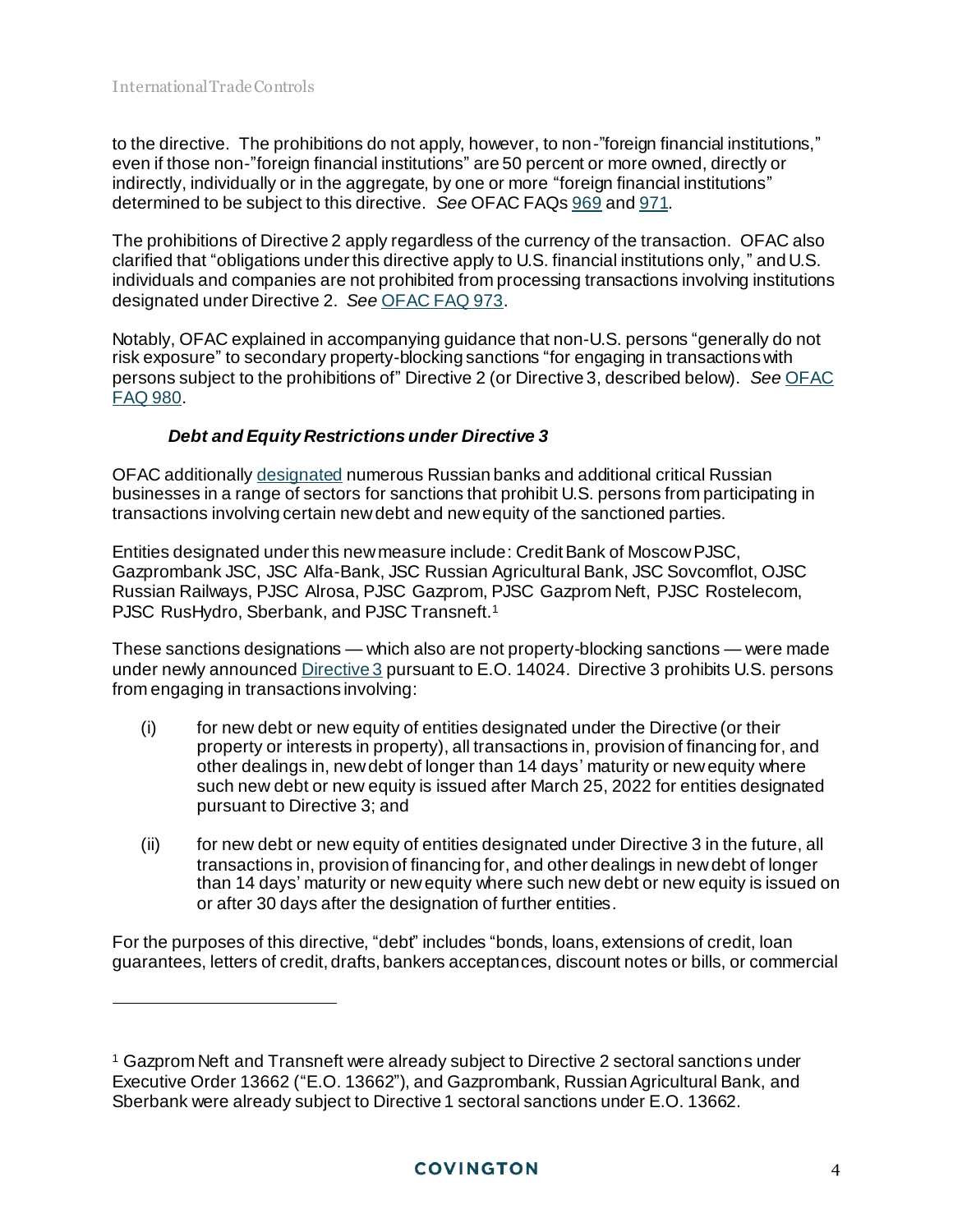paper," and "equity" includes "stocks, share issuances, depositary receipts, or any other evidence of title or ownership." *See* [OFAC FAQ](https://home.treasury.gov/policy-issues/financial-sanctions/faqs/986) 986.

As noted above with respect to Directive 2, non-U.S. persons generally do not face exposure to secondary property-blocking sanctions for engaging in transactions with persons subject to the prohibitions of Directive 3. *See* [OFAC FAQ 980](https://home.treasury.gov/policy-issues/financial-sanctions/faqs/980).

# *General Licenses*

OFAC issued nine general licenses in connection with these newly issued sanctions, as follows:

- [General License No. 4](https://home.treasury.gov/system/files/126/peesa_gl4.pdf) authorizes transactions incident and necessary to the wind down of transactions involving Nord Stream 2 AG, through 12:01 a.m. EST on March 2, 2022.
- [General License No.](https://home.treasury.gov/system/files/126/russia_gl5.pdf) 5 authorizes certain transactions for the conduct of the official business of the International Centre for Settlement of Investment Disputes ("ICSID"), the Multilateral Investment Guarantee Agency ("MIGA"), the African Development Bank Group, the Asian Development Bank, the European Bank for Reconstruction and Development, the Inter-American Development Bank Group ("IDB Group"), the International Committee of the Red Cross, and the International Federation of Red Cross and Red Crescent Societies, as well as their employees, grantees, or contractors. (A note to General License No. 5 indicates that section 9 of Executive Order 14024 exempts transactions for the official business of the United Nations (including its specialized agencies, programs, funds, and related organizations) undertaken by its employees, grantees or contractors.)
- General License No.  $6$  authorizes transactions that are ordinarily incident and necessary to (i) the exportation or reexportation of agricultural commodities, medicine, medical devices, replacement parts and components for medical devices, or software updates for medical devices to, from, or transiting the Russian Federation, or (ii) the prevention, diagnosis, or treatment of COVID-19. As OFAC explained in accompanying guidance, because U.S. financial institutions may not maintain or open correspondent or payablethrough accounts for entities subject to Directive 2, "in order for a U.S. financial institution to engage in transactions authorized under [General Licenses 6, 7, or 8], all such funds transfers must be processed indirectly through a non-sanctioned, non-U.S. financial institution." *See* [OFAC FAQ 978](https://home.treasury.gov/policy-issues/financial-sanctions/faqs/978).
- [General License No. 7](https://home.treasury.gov/system/files/126/russia_gl7.pdf) authorizes transactions ordinarily incident and necessary to the receipt of, and payment of charges for, services rendered in connection with overflights of the Russian Federation, emergency landings in the Russian Federation by aircraft registered in the United States or owned or controlled by, or chartered to, U.S. persons, and the provision of air ambulances and related medical services to individuals in the Russian Federation. As noted above, pursuant t[o OFAC FAQ 978](https://home.treasury.gov/policy-issues/financial-sanctions/faqs/978), authorized transactions involving foreign financial institutions sanctioned pursuant to Executive Order 14024 must be processed through non-sanctioned, non-U.S. financial institutions.
- [General License No. 8](https://home.treasury.gov/system/files/126/russia_gl8.pdf) authorizes, through 12:01 a.m. EDT on June 24, 2022, transactions related to energy involving VEB, Bank Otkritie, Sovcombank, Sberbank, VTB, or any entity in which one or more of the stated entities own, directly or indirectly, a 50% or greater interest. The term "related to energy" means "the extraction, production, refinement, liquefaction, gasification, regasification, conversion, enrichment, fabrication, transport, or purchase of petroleum, including crude oil, lease condensates, unfinished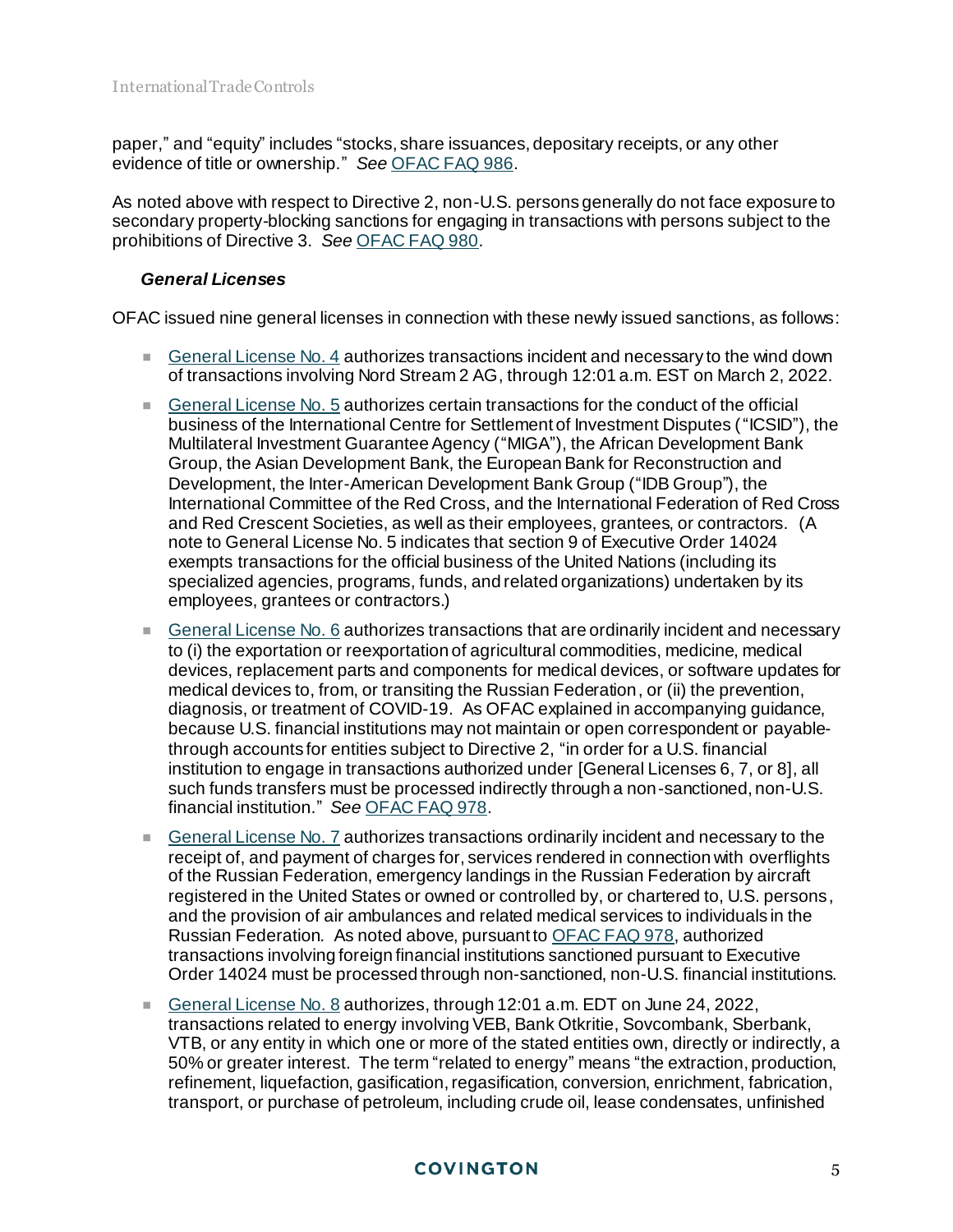oils, natural gas liquids, petroleum products, natural gas, or other products capable of producing energy, such as coal, wood, or agricultural products used to manufacture biofuels, or uranium in any form, as well as the development, production, generation, transmission, or exchange of power, through any means, including nuclear, thermal, and renewable energy sources."

The license does not authorize the opening or maintaining of a correspondent account or payable-through account for, or on behalf of, any entity subject to Directive 2 under E.O. 14024, described above, or any transactions involving a blocked person other than the entities stated in the general license. As noted above, pursuant t[o OFAC FAQ 978](https://home.treasury.gov/policy-issues/financial-sanctions/faqs/978), authorized transactions involving foreign financial institutions sanctioned pursuant to Executive Order 14024 must be processed through non-sanctioned, non-U.S. financial institutions.

- [General License No. 9](https://home.treasury.gov/system/files/126/russia_gl9.pdf) authorizes, through 12:01 a.m. EDT on May 25, 2022, transactions ordinarily incident and necessary to dealings in debt or equity of one or more of the following entities issued prior to February 24, 2022: VEB, Bank Otkritie, Sovcombank, Sberbank, VTB, or any entity in which one or more of these entities own, directly or indirectly, a 50% or greater interest, provided that any divestment or transfer of, or facilitation thereof, covered debt or equity must be to a non-U.S. person.
- [General License No. 10](https://home.treasury.gov/system/files/126/russia_gl10.pdf) authorizes, through 12:01 a.m. EDT on May 25, 2022, transactions ordinarily incident and necessary to the wind down of derivative contracts entered into prior to 4:00 p.m. EST on February 24, 2022, that include one of the following entities as a counterparty or are linked to the debt or equity of one of the following entities: VEB, Bank Otkritie, Sovcombank, Sberbank, VTB, or any entity in which one or more of the stated entities own, directly or indirectly, a 50% or greater interest, provided that any payments to a blocked person are made into a blocked account.
- [General License No. 11](https://home.treasury.gov/system/files/126/russia_gl11.pdf) authorizes, through 12:01 a.m. EDT on March 26, 2022, transactions ordinarily incident and necessary to the wind down of transactions involving one or more of the following blocked entities: Bank Otkritie, Sovcombank, VTB, or any entity in which one or more of the stated entities own, directly or indirectly, a 50% or greater interest. Authorized wind-down activities for U.S. persons include "transactions ordinarily incident and necessary to terminate their relationship with specified blocked Russian financial institutions, including withdrawing funds and securities, cancelling letters of credit, and amending or cancelling performance guarantees." *See* [OFAC FAQ](https://home.treasury.gov/policy-issues/financial-sanctions/faqs/973)  [973.](https://home.treasury.gov/policy-issues/financial-sanctions/faqs/973)
- [General License No. 12](https://home.treasury.gov/system/files/126/russia_gl12.pdf) authorizes, through 12:01 a.m. EDT on March 26, 2022, U.S. persons to reject (rather than block) all transactions prohibited by E.O. 14024 involving one or more of the following entities: Bank Otkritie, Sovcombank, VTB, or any entity in which one or more of the stated entities own, directly or indirectly, a 50% or greater interest.

# *Belarus Sanctions Designations*

In addition to the designation of Russian individuals and entities, OFA[C designated](https://home.treasury.gov/policy-issues/financial-sanctions/recent-actions/20220224) to the SDN List, pursuant to Executive Order 14038, eight individuals and 12 entities who are involved in the Belarusian defense sectors; two Belarusian banks, Belarussian Bank of Development and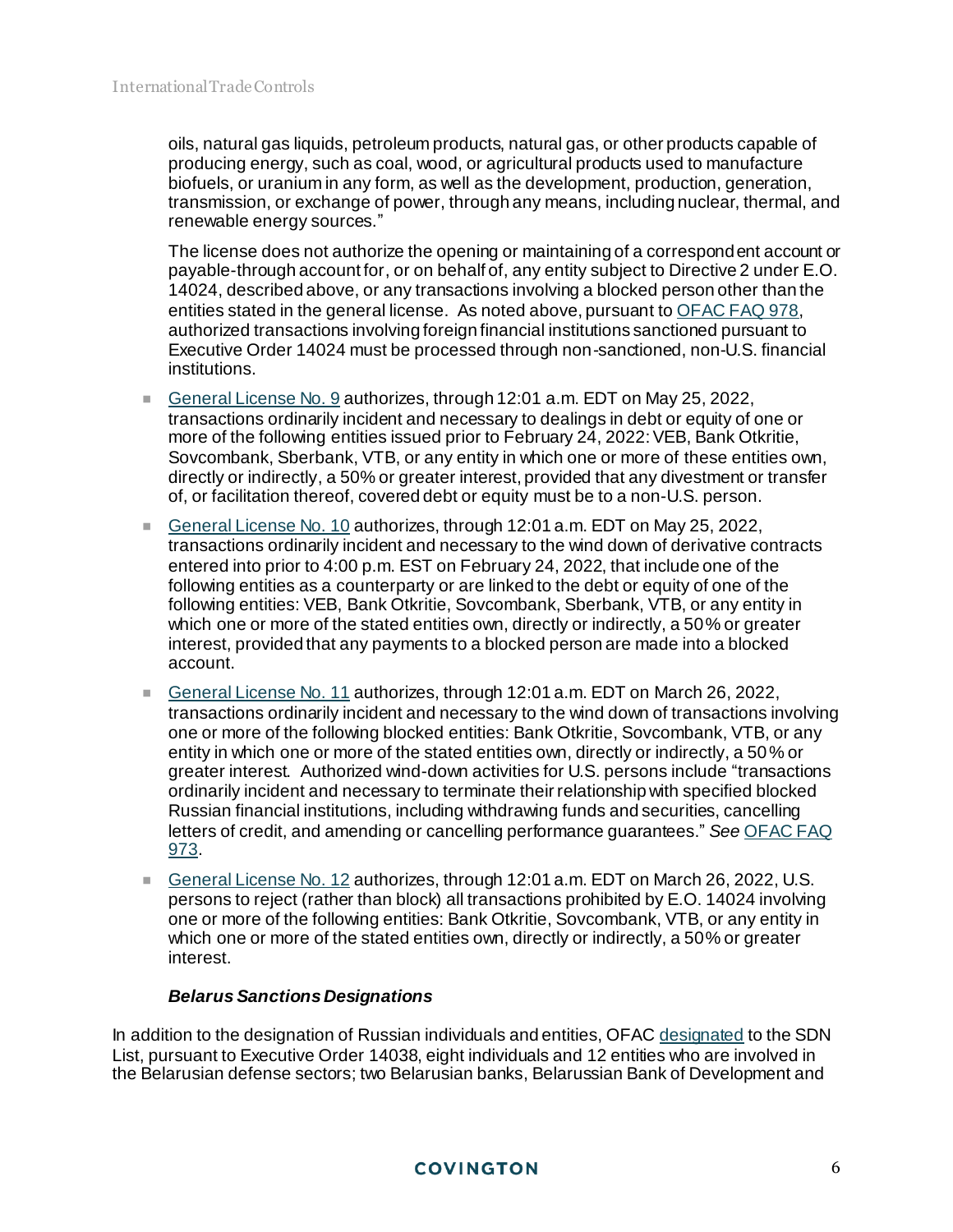Reconstruction Belinvestbank JSC ("Belinvestbank") and Bank Dabrabyt JSC; Belinvestbankaffiliated LLC Belinvest-Engineering; and CJSC Belbizneslizing.

As with the Russia-related property-blocking sanctions, the property and property interests of these SDNs, and of entities owned 50% or more, directly or indirectly, individually or in the aggregate, by one or more SDNs, that are or come into the United States or the possession or control of a U.S. person must be blocked (or frozen) and U.S. persons are broadly prohibited from transacting or dealing with these sanctioned entities, except as licensed by OFAC.

OFAC also issued Belarus-relate[d General License No. 6,](https://home.treasury.gov/system/files/126/belarus_gl6.pdf) which authorizes all transactions for the conduct of official business of the U.S. government by employees, grantees, or contractors thereof, an[d General License No. 7,](https://home.treasury.gov/system/files/126/belarus_gl7.pdf) which authorizes all transactions that are for the conduct of the official business of the United Nations, ICSID, MIGA, the African Development Bank Group, the Asian Development Bank, the European Bank for Reconstruction and Development, the IDB Group, the International Committee of the Red Cross, and the International Federation of Red Cross and Red Crescent Societies.

# **New U.S. Export Controls**

In parallel with the new economic sanctions measures, the U.S. Department of Commerce's Bureau of Industry and Security ("BIS") issued [a Final Rule](https://public-inspection.federalregister.gov/2022-04300.pdf) amending and supplementing the Export Administration Regulations ("EAR") to impose significant and complex new export control measures against Russia. At a high level, the new rules: (1) expand the range of items subject to U.S. export controls that require a license for export or reexport to, or transfer within, Russia; (2) expand the range of items to which the existing EAR "military end use" and "military end user" rules apply with respect to Russia; and (3) create two new sections of the "foreignproduced direct product rule" that establish U.S. export controls jurisdiction over many items produced outside the United States when they are destined for Russia or a specified user in Russia (depending on the applicable section of the rule), and are the direct product of certain U.S. software or technology, or produced by plants or components of plants that are the direct product of certain U.S. software or technology. In addition, the Final Rule imposes comprehensive export, reexport, and transfer (in-country) restrictions for the LNR and DNR regions of Ukraine, with limited exceptions.

# *Licensing Requirements for Additional U.S. Items*

BIS added new license requirements with respect to Russia for exports, reexports, and transfers (in-country) of a significant number of items controlled under the EAR. *See* EAR § 746.8(a)(1). In particular, BIS added license requirements for all items specified under any Export Control Classification Number ("ECCN") in Categories 3-9 of the EAR's Commerce Control List ("CCL"). Such items include a number of products, such as microelectronics, telecommunications items, marine equipment, and aircraft components controlled only for anti-terrorism ("AT") reasons, as well as related software and technology, that were not previously controlled for export to Russia.

In addition, under new EAR § 746.8(b), BIS imposed a strict new license review policy under which applications to export and reexport to and transfer items within Russia will be reviewed under a policy of denial. License applications for certain limited categories will, however, be reviewed on a case-by-case basis to determine whether the transaction will benefit the Russian government or defense sector. These categories include, among others, exports or reexports of items for humanitarian operations, government-to-government cooperation, or flight or maritime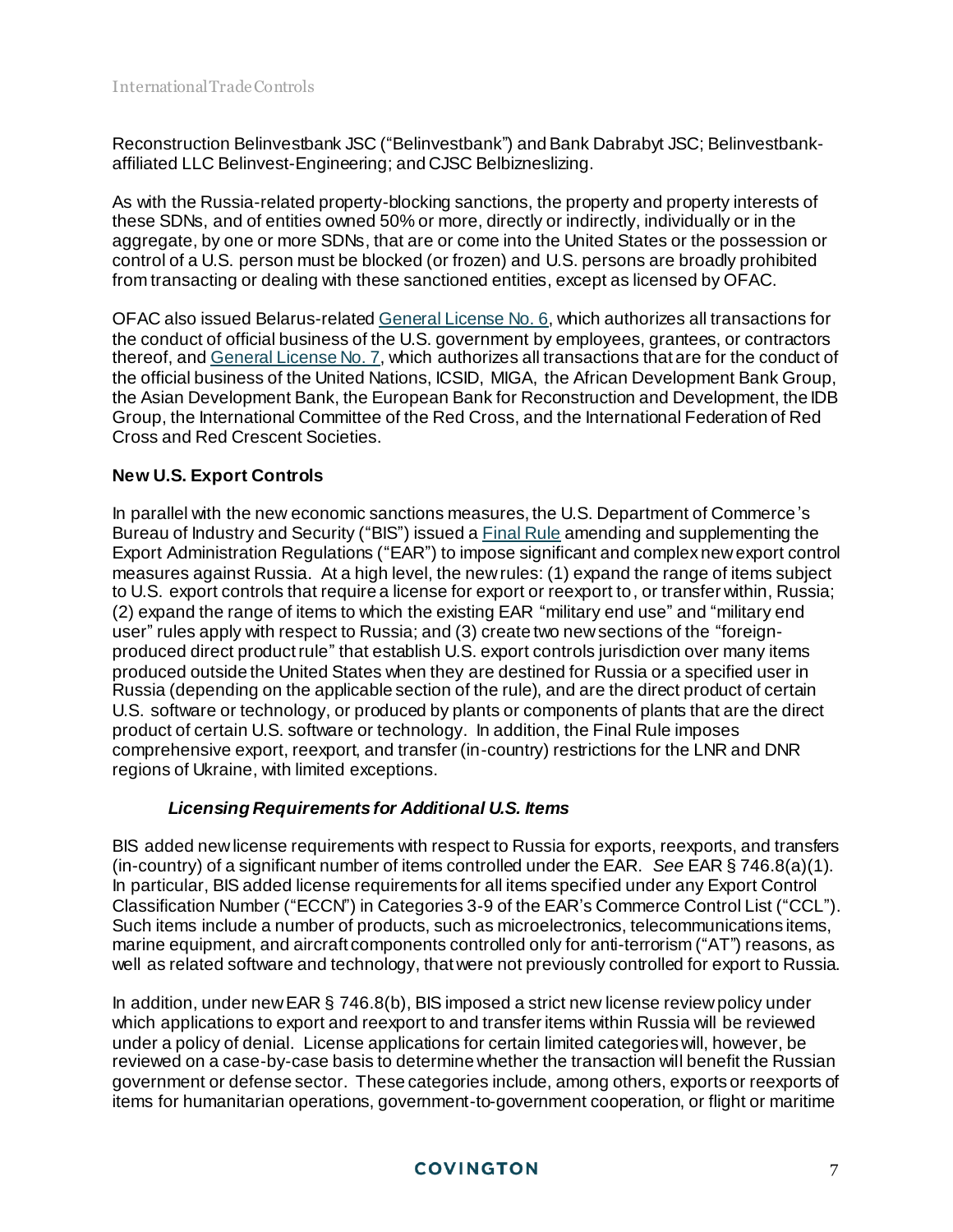safety, or to specified subsidiaries and joint ventures of U.S. companies and the companies of certain allied countries.

As a result of the new license requirements, the application of the EAR's "*de minimis*" rule also will now apply more broadly to exports and reexports to Russia of non-U.S. items incorporating U.S.-origin content. Under that rule, non-U.S. items destined for Russia that incorporate more than 25% "controlled" U.S.-origin content are subject to the EAR. The additional items on the CCL now requiring a license for export or reexport to, or transfer within, Russia also will now count as "controlled" U.S.-origin content for purposes of calculating this 25% *de minimis* threshold when incorporated into items manufactured outside of the United States, thereby expanding the *de minimis* rule's reach and requiring a license before additional foreign-made items may be supplied to Russia. Notably, however, there is an exclusion from the *de minimis* rule for non-U.S. items that incorporate U.S.-origin content designated under ECCNs as controlled only for AT reasons or classified under ECCN 9A991, *and* being reexported or exported from abroad from partner countries specified at Supplement No. 3 to Part 746 of the EAR. In addition, because Russia was not moved to the EAR's more restrictive Country Group E, the relevant *de minimis* rule threshold for Russia will remain at 25%, as opposed to the 10% threshold for Country Group E destinations.

In conjunction with expanding the number of items subject to a licensing requirement for Russia, BIS also significantly restricted the availability of license exceptions for Russia-bound exports, reexports, and transfers (in-country). Under Section 746.8(c), only limited license exception provisions remain available for exports, reexports, or transfers under § 746(a)(1), including among others: (i) License Exception TMP for items for use by the news media; (ii) License Exception TSU for software updates for civil end users that are subsidiaries or joint ventures of U.S. companies or companies of allied countries in the EAR's Country Groups A:5 or A:6; (iii) License Exception ENC, but excluding Russian government end users and Russian stateowned enterprises; and (iv) License Exception CCD, which previously was limited to Cuba, and which now authorizes exports and reexports to Russia of certain consumer communications devices and software to and for the use of individuals and independent non-governmental organizations in Russia.

# *Expanded Military End Use / Military End User Rule*

BIS also expanded the scope of "military end use" and "military end user" restrictions on Russia under EAR § 744.21. These restrictions prohibit the export, reexport, or transfer of certain items to or within Russia (as well as Burma, Cambodia, China, and Venezuela) if the items are intended for a "military end use" or "military end user," as defined in Section 744.21. As previously formulated, these restrictions with respect to Russia applied to items listed in Supplement No. 2 to Part 744 of the EAR, which includes 47 different ECCNs. Under the new restrictions imposed on February 24, the "military end use" and "military end user" restrictions on exports and reexports to and transfers within Russia apply to all items subject to the EAR except (1) food and medicine designated as EAR99; and (2) certain mass-market encryption commodities and software classified as ECCN 5A992.c or 5D992.c, provided they are not for Russian government end users or Russian state-owned enterprises.

In conjunction with these changes, 45 Russian entities that were previously listed on the Military End User List in Supplement No. 7 to Part 744 of the EAR were transferred to the Entity List in Supplement No. 4 to Part 744 of the EAR. In addition to the new foreign direct product rule targeting certain military end users discussed below, each entity is now subject to license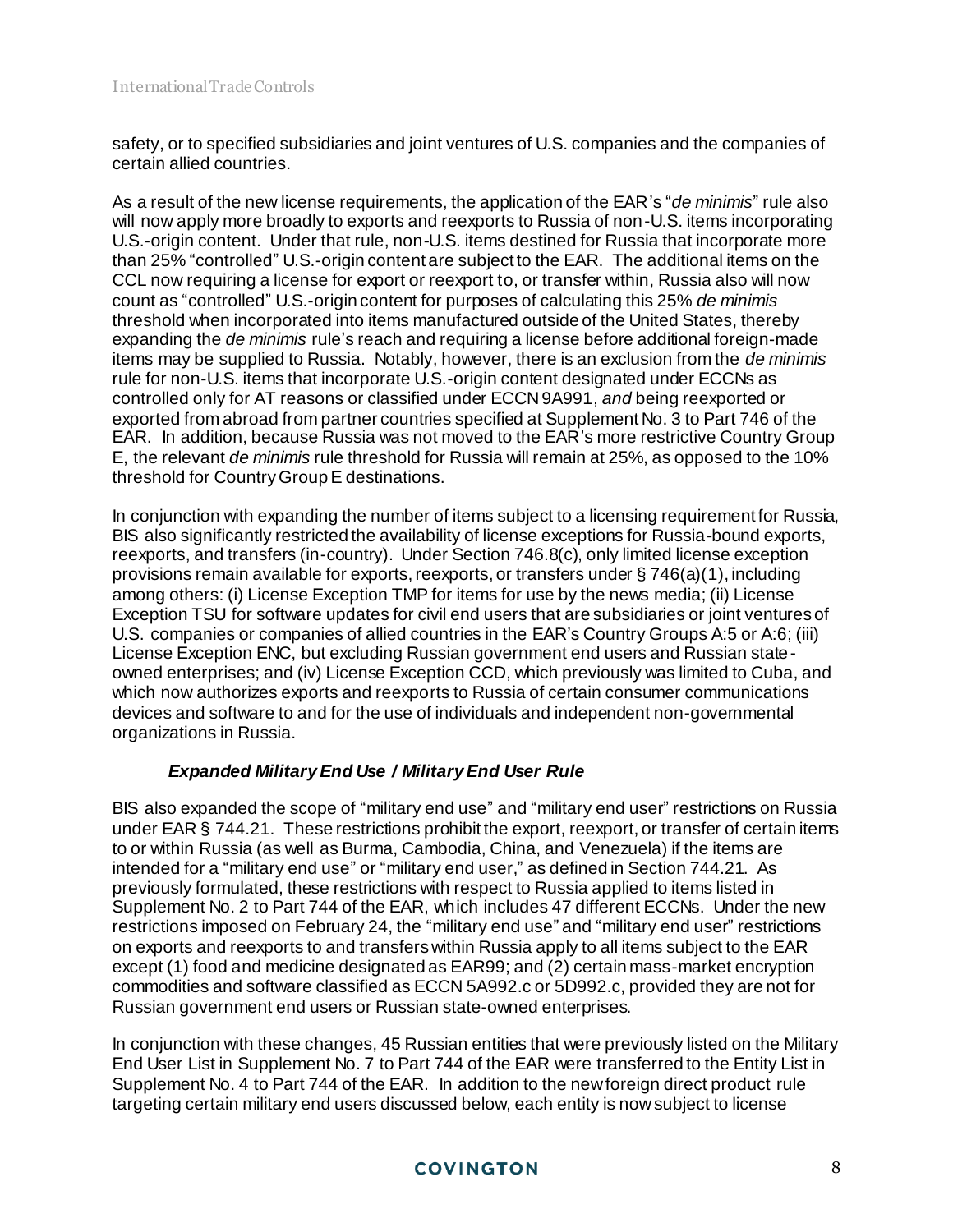requirements for exports, reexports, and transfers of any items subject to the EAR when the entity is a party to a transaction as described in EAR § 748.5(c-f), and license exceptions are unavailable for all but two of the entities added to the Entity List (which can use License Exception GOV for certain U.S. government activities).

# *New Russia-Specific Foreign-Produced Direct Product Rules*

BIS established two new foreign direct product ("FDP") rules with respect to Russia under Section 734.9 of the EAR. These new rules will significantly curtail Russia's access to non-U.S.-made products that are the direct product of U.S. software or technology, or the direct product of plants or major components of plants that are themselves the direct product of U.S. software or technology.

# *Russia FDP Rule*

The first new FDP rule under EAR § 734.9(f), which applies to all of Russia (the "Russia FDP rule"), applies to foreign-produced items that are not designated EAR99 and are (1) the direct product of certain U.S.-origin technology or software subject to the EAR, or (2) produced by certain plants or major components of plants that are themselves the products of certain U.S. origin technology or software subject to the EAR. The software and technology covered by this rule includes that which is specified in any ECCN in product groups D (software) and E (technology) in Categories 3-9 of the CCL. This includes an expansive range of software and technology, which will result in many more foreign-made products being subject to the EAR for purposes of export or reexport to, or transfer within, Russia. An item meets the scope of the Russia FDP rule if it is known that the item is destined for Russia, or will be incorporated into or used in the production or development of parts, components, and equipment not designated EAR99 and produced in or destined for Russia.

Under EAR § 746.8(a)(2), a license is required for exports or reexports to, or transfers within, Russia of the items described above. However, items that previously qualified for a license exception or could be reexported or transferred (in-country) without a license, and were en route to a foreign destination on March 26, 2022, may proceed to that destination under the rule's savings clause. License applications for products covered under this rule will be reviewed under a policy of denial under EAR § 746.8(b), subject to case-by-case review for limited exceptions such as humanitarian operations and government-to-government activities. Limited license exceptions are available under § 746.8(c), discussed above.

# *Russia-MEU FDP Rule*

The second FDP rule (the "Russia-MEU FDP rule") applies to a specific group of Russian "military end users" designated in Footnote 3 of the EAR's Entity List in Supplement No. 4 to Part 744 of the EAR. Of the 49 entities designated in Footnote 3 of the Entity List, 45 were previously listed on the EAR's "military end user" list and are being transferred to the EAR's Entity List. Under § 734.9(g) of the EAR, the Russia-MEU FDP rule applies to foreign-produced items that are (1) the direct product of any software or technology subject to the EAR (except EAR99 items); or (2) produced by certain plants or major components of plants that are themselves the direct product of U.S.-origin technology or software subject to the EAR (except EAR99 items). Thus, an even more expansive range of U.S.-origin software and technology is encompassed by this rule than the Russia FDP rule discussed above. An item falls within the scope of the Russia-MEU FDP Rule if a Footnote 3 entity is a party to the transaction, or if there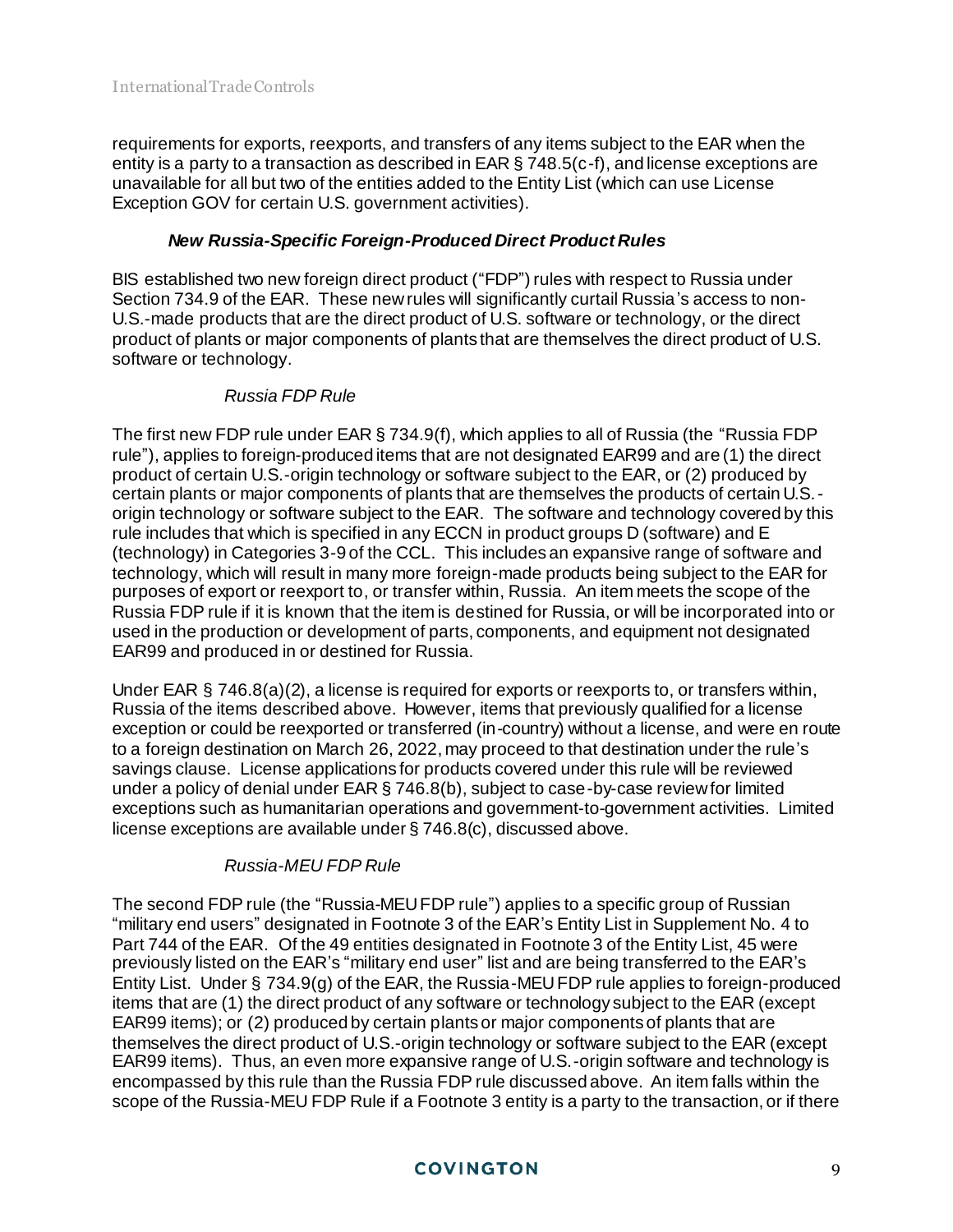is knowledge that the item will be incorporated into or used in the production or development of any part, component, or equipment produced, purchased, or ordered by a Footnote 3 entity.

Under EAR § 746.8(a)(3), a license is required for exports or reexports to, or transfers within, Russia of the items described above. However, items that previously qualified for a license exception or could be reexported or transferred (in-country) without a license, and were en route to or within a foreign destination on March 26, 2022, may proceed to that destination under the rule's savings clause. Unlike the Russia FDP rule, all license applications under the Russia-MEU FDP rule will be reviewed under a policy of denial, and no license exceptions are available under § 746.8(c) except those specified in the specific Entity List entry for a particular entity.

# *Partner Country Exceptions*

Notably, under § 746.8(a)(4) of the EAR, exports or reexports from, or transfers within, certain partner countries that are adopting, or have expressed intent to adopt, substantially similar export control measures will not be subject to the new FDP-related license requirements outlined above. The application of the *de minimis* rule to exports and reexports from these countries to Russia also is more limited, as discussed above. These countries, which are identified in a new Supplement No. 3 to Part 746 of the EAR, include Australia, Canada, Japan, New Zealand, the UK, and members of the EU.

# **EU Measures**

On February 23, the EU implemented four separate regulations that amend and expand existing EU sanctions measures against Russia, and one regulation that introduces trade restrictions involving the Donetsk and Luhansk regions of Ukraine. A consolidated version of those measures can be foun[d here](https://eur-lex.europa.eu/legal-content/EN/TXT/PDF/?uri=OJ:L:2022:042I:FULL&from=EN).

In addition, the EU announced on February 24 that it is preparing an additional, and potentially broader, package of sanctions against Russia, in light of Russia's full-scale invasion of Ukraine (which commenced after the finalization of the February 23 EU measures). Although the details of these further new sanctions are still unclear, the EU Commission's president Ursula von der Leyen stated in a press conference that the EU intends to block Russia's access to critical technology and other markets that are "key for Russia." Press reports suggest that this could include export controls on technology — including technology with links to the oil and transport sector. Ms. von der Leyen furthermore announced that the EU intends to introduce additional asset-freeze measures and restrict the access of Russian banks to European financial markets. Press reports furthermore suggest that the EU intends to prepare new sanctions against Belarus for its support of the Russian invasion.

The following summarizes the sanctions measures implemented by the EU on February 23.

# **Expansion of Preexisting Sanctions against Russia**

The EU Council adopted the following four regulations that amend the existing framework of EU-Russia sanctions:

■ [Council Implementing Regulation \(EU\) 2022/260](https://eur-lex.europa.eu/legal-content/EN/TXT/?uri=CELEX%3A32022R0260) adds 22 individuals and four entities to the EU asset-freezing list. Persons subject to EU sanctions jurisdiction are broadly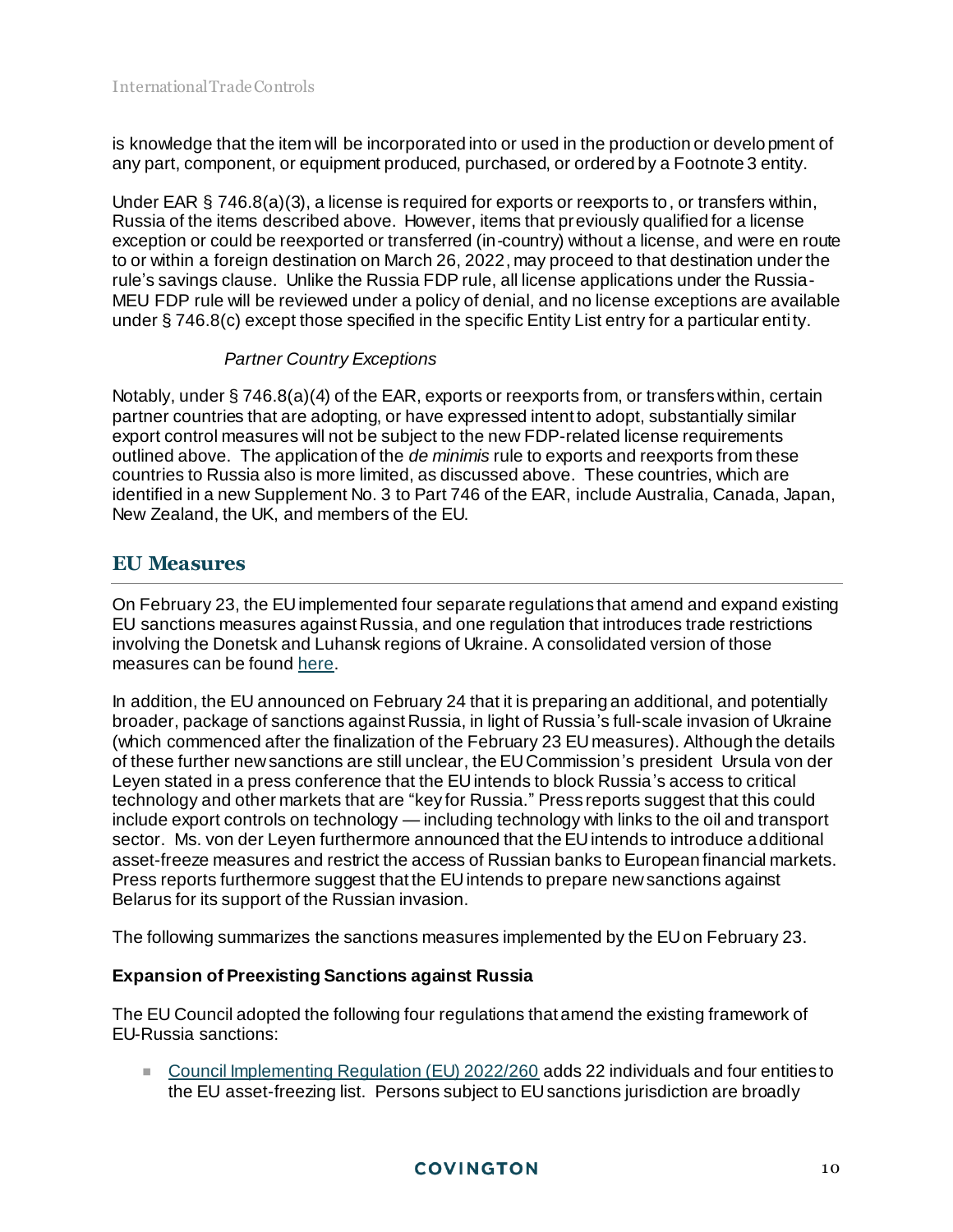restricted from dealing with those listed persons, or with any non-listed entity in which any designated person(s) holds a 50% or greater ownership interest or otherwise controls. The updated EU list notably includes (among other parties) VEB and Promsvyazbank PJSC ("PSB") – which were both targeted for U.S. property-blocking sanctions issued on February 22 – as well Bank Rossiya (which also is subject to U.S. property-blocking sanctions and also was added to the UK asset-freezing list earlier this week).

- [Council Regulation \(EU\) 2022/259](https://eur-lex.europa.eu/legal-content/EN/TXT/?uri=CELEX%3A32022R0259) implements a derogation mechanism allowing EU Member States to authorize the release of certain frozen funds or economic resources belonging to the three foregoing banks or the making available of certain funds or economic resources to those banks where it is necessary for the termination of contracts/operations with these entities by August 24, 2022.
- [Council Implementing Regulation \(EU\) 2022/261](https://eur-lex.europa.eu/legal-content/EN/TXT/?uri=CELEX%3A32022R0261) imposes asset-freezing sanctions on 351 members of the Russian State Duma.
- [Council Regulation \(EU\) 2022/262](https://eur-lex.europa.eu/legal-content/EN/TXT/?uri=CELEX%3A32022R0262) expands upon pre-existing EU debt/equity sanctions in Council Regulation 833/2014, which imposed restrictions on dealings in transferable securities or money market instruments, or the issuance of loans and credits, to certain Russian banks and energy sector companies. The new measures implemented on February 23 extends those sanctions to:
	- restrict EU persons from dealing in transferable securities or money-market instruments issued after March 9, 2022 by: (i) the Russian government; (ii) the Central Bank of Russia; or (iii) a legal person, entity, or any entity acting on behalf of or at the direction of the Central Bank of Russia; and
	- restrict EU persons from directly or indirectly making or being part of any arrangement to make any new loans or credit available to any of the foregoing parties after February 23, 2022 (subject to certain limited exemptions).

The regulation also amends the pre-existing definition for the term "transferable securities" that was applicable under Regulation (EU) No 833/2014. The pre-existing definition of the term "transferable securities" covered the following classes of securities: (i) shares in companies and other securities equivalent to shares in companies, partnerships or other entities, and depositary receipts in respect of shares; (ii) bonds or other forms of securitised debt, including depositary receipts in respect of such securities; and (iii) any other securities giving the right to acquire or sell any such transferable securities. The new regulation amends this definition to now also include "any other securities giving rise to a cash settlement determined by reference to transferable securities."

#### **Restrictions on Economic Relations with the Non-Government Controlled Areas of the Donetsk and Luhansk Regions**

The EU also has adopted [Council Regulation 2022/263](https://eur-lex.europa.eu/legal-content/EN/TXT/?uri=CELEX%3A32022R0263), which targets various trading activities involving the Donetsk and Luhansk regions of Ukraine. The regulation introduces a range of measures, which are broadly framed along the lines of the pre-existing EU-Crimea sanctions (implemented in 2014), including the following: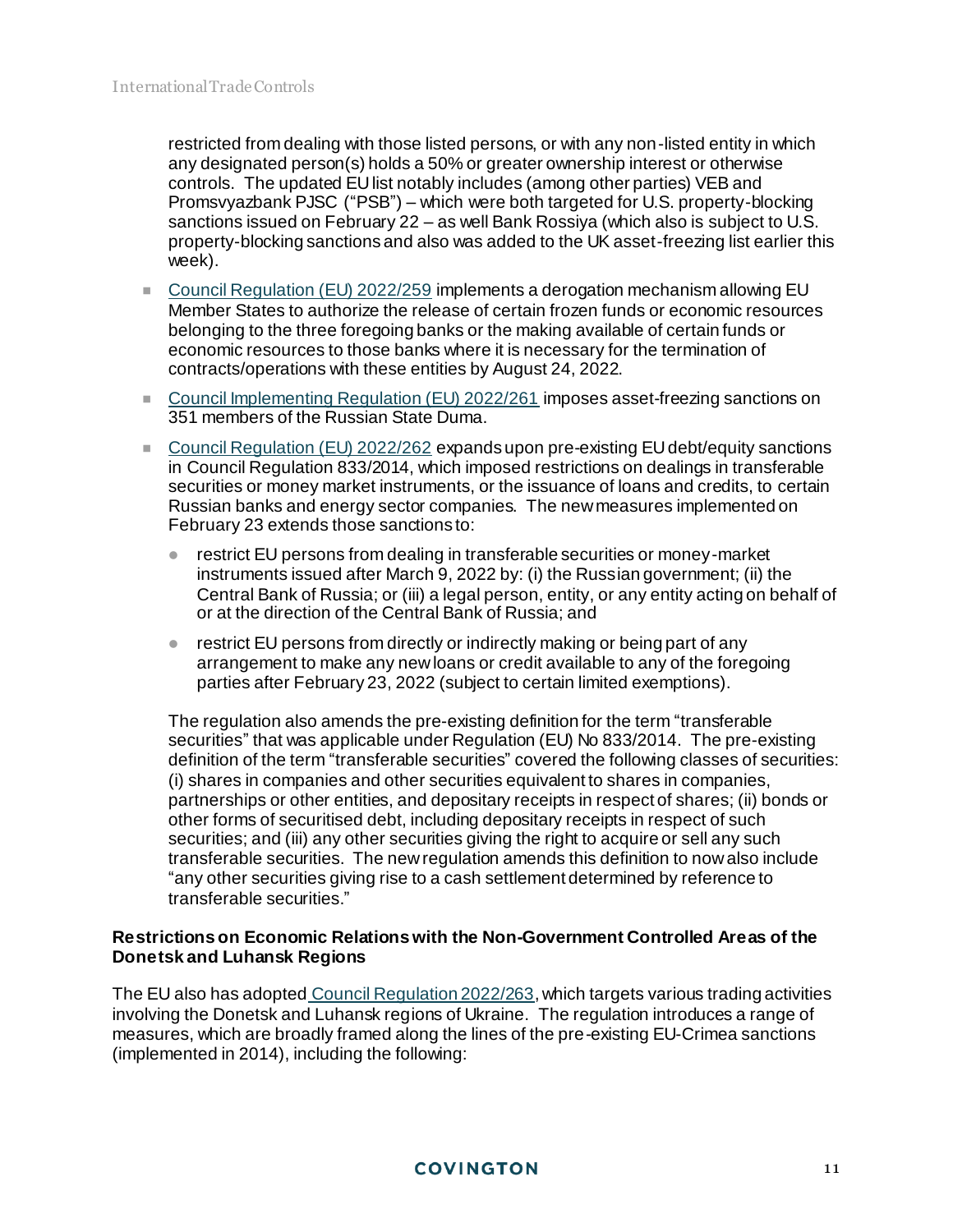$\blacksquare$  Import ban: The regulation prohibits the import into the EU of goods originating in the "specified territories," which the regulation defines as the "non-government controlled areas of the Donetsk and Luhansk oblasts of Ukraine."

It is furthermore prohibited to provide, directly or indirectly, financing or financial assistance as well as insurance and reinsurance related to the import of the goods originating in the specified territories.

The prohibitions do not apply to the execution until May 24, 2022 of contracts conduded before February 23, 2022 or of ancillary contracts necessary for the execution of such contracts, provided that the person seeking to execute the contract has notified, at least 10 working days in advance, the activity to the competent member state authority.

- Restrictions on trade and investments: The regulation furthermore introduces restrictions on trade and investments related to certain economic sectors in the specified territories. In particular, the regulation prohibits actions to: (i) acquire any new, or extend any existing participation in ownership of, real estate located in the specified territories; (ii) acquire any new, or extend any existing participation in ownership or control of, entities in the specified territories; (iii) grant or be part of any arrangement to grant any loan or credit or otherwise provide financing, including equity capital, to an entity in the specified territories; (iv) create any joint venture in the specified territories or with an entity in the specified territories; and (v) provide investment services directly related to the foregoing activities.
- **Export ban for certain goods and technologies:** The regulation introduces an export ban with regards to certain goods and technology listed in Annex II of the regulation for use in the specified territories. Annex II includes goods and technology suited for the following sectors: transport, telecommunication, energy, and the prospecting, exploration, and production of oil, gas, and mineral resources.

The regulation furthermore prohibits the provision of technical assistance, brokering services, financing, or financial assistance related to the goods and technology listed in Annex II.

The regulation also prohibits the provision of technical assistance or brokering, construction, or engineering services directly relating to infrastructure in the specified territories in the sectors referred to above, independently of the origin of the goods or technology.

**Prohibition to supply tourism services:** Lastly, the regulation prohibits the provision of tourism activities in the specified territories.

The foregoing prohibitions are subject to targeted exemptions for certain transactions that are required pursuant to contracts executed before February 23, 2022.

# **UK Measures**

In a [statement](https://www.gov.uk/government/speeches/pm-statement-to-the-house-of-commons-on-ukraine-24-february-2022) to the House of Commons on February 24, 2022, UK Prime Minister Boris Johnson announced a number of further UK sanctions in response to Russian military action in Ukraine, including the designation of further entities and individuals under the existing UK Russia sanctions regime as well as a number of measures for which secondary legislation will be required in the coming days and weeks.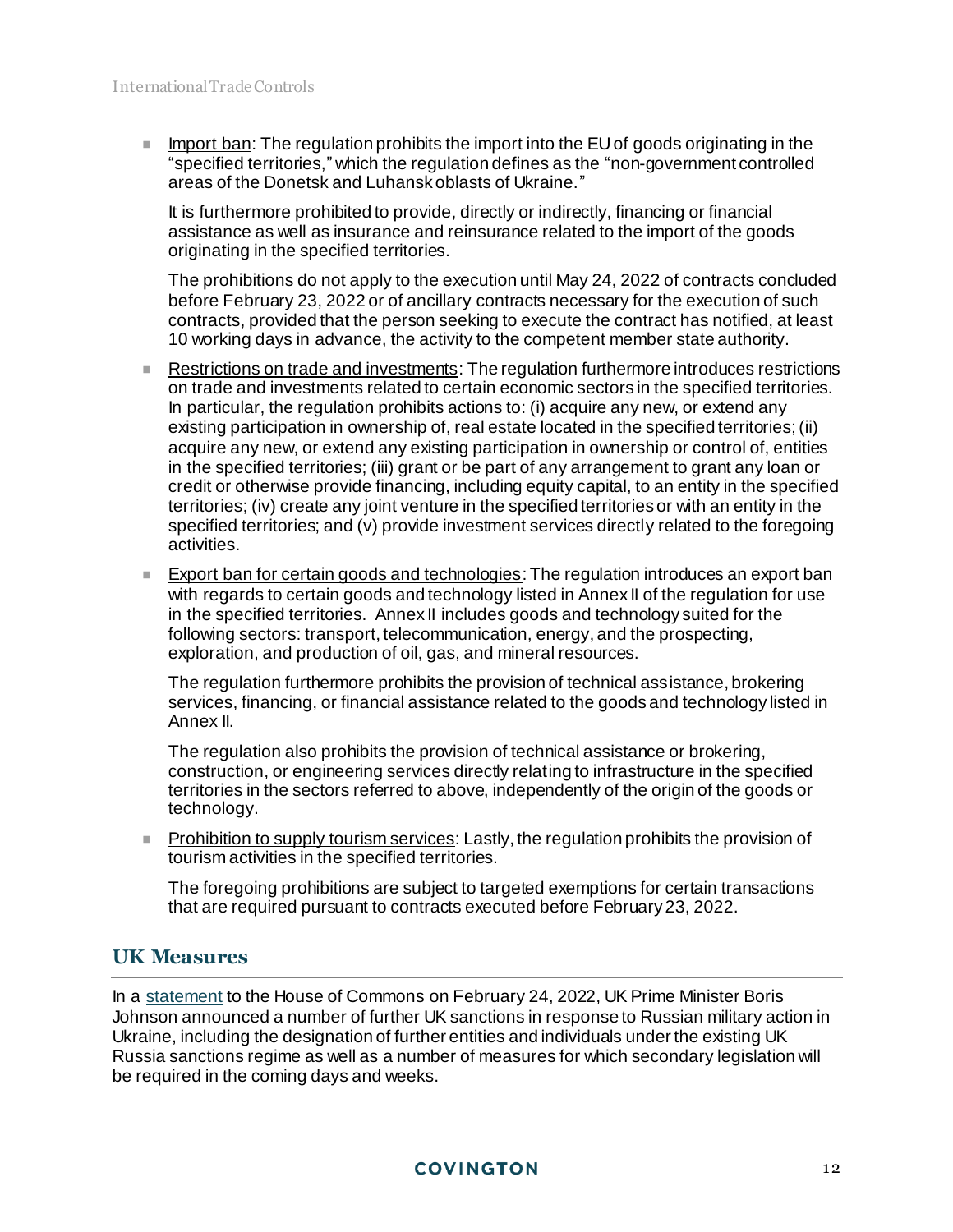# **New UK Sanctions under the Existing UK Russia (Sanctions) (EU Exit) Regulations 2019**

- [Asset freezes:](https://assets.publishing.service.gov.uk/government/uploads/system/uploads/attachment_data/file/1057264/Notice_Russia_240222.pdf) The UK has added five individuals, including Vladimir Putin's ex son-inlaw Kirill Shamalov, and six entities to the UK's consolidated list of those designated under its Russia sanctions regime, all of which are now subject to asset freezes in the UK. The entities designated under this measure include VTB Bank and five Russian companies operating in the defense sector: Rostec, Uralvagonzavod, Tactical Missile Corporation, United Aircraft Corporation, and United Shipbuilding Corporation.
- **Further designations planned: The UK Foreign Office has confirmed in an official press** [release](https://www.gov.uk/government/news/foreign-secretary-imposes-uks-most-punishing-sanctions-to-inflict-maximum-and-lasting-pain-on-russia) that the UK intends to add further individuals and entities to the consolidated list of designated entities in the coming days and weeks, including the introduction of asset freezes on additional Russian banks and 120 businesses and individuals.

# **New UK Sanctions Measures for which Secondary Legislation is Required**

The UK Government also announced a series of sanctions measures targeting Russian businesses and individuals for which specific secondary legislation is required in order to bring the measures into effect. These measures include:

- Excluding Russian banks from the UK financial system: The UK Government intends to prevent designated Russian banks from accessing sterling and clearing payments through the UK.
- **Preventing Russian companies from raising finance through the UK financial markets:** The UK Government intends to prevent Russian companies from borrowing on the UK financial markets, a measure which follows the previously announced ban on the Russian state raising funds through UK markets.
- **Limiting the amount of money Russian citizens can hold in UK bank accounts: Russian** citizens will be subject to restrictions preventing them from holding more than £50,000 in UK bank accounts.
- Suspending all licenses for the export of dual use items from the UK to Russia: The export of all "dual use" items, which can be used for both civil and military purposes, including components used in the aerospace and oil and gas sectors, from the UK to Russia will be suspended "within days."
- **Banning Russian national airline Aeroflot from operating in the UK: Aeroflot will be** banned from UK airspace.
- **Imposing equivalent sanctions on Belarus: The UK will also impose economic sanctions** on Belarus as a result of its role in Russia's military activity in Ukraine.

# **Further UK Measures against Russia**

As part of the same announcement of sanctions against Russia, the UK Government also indicated that it will take a number of additional economic crime measures in relation to Russia's actions and reiterated that it may yet seek to impose further economic sanctions on Russia. Outside of the context of economic sanctions, the UK Government indicated that it would bring forward legislation relating to Unexplained Wealth Orders, a type of court order that gives law enforcement authorities the power to compel the subject to reveal sources of wealth or otherwise have assets confiscated, before Easter (in mid-April 2022). A fuller Economic Crime